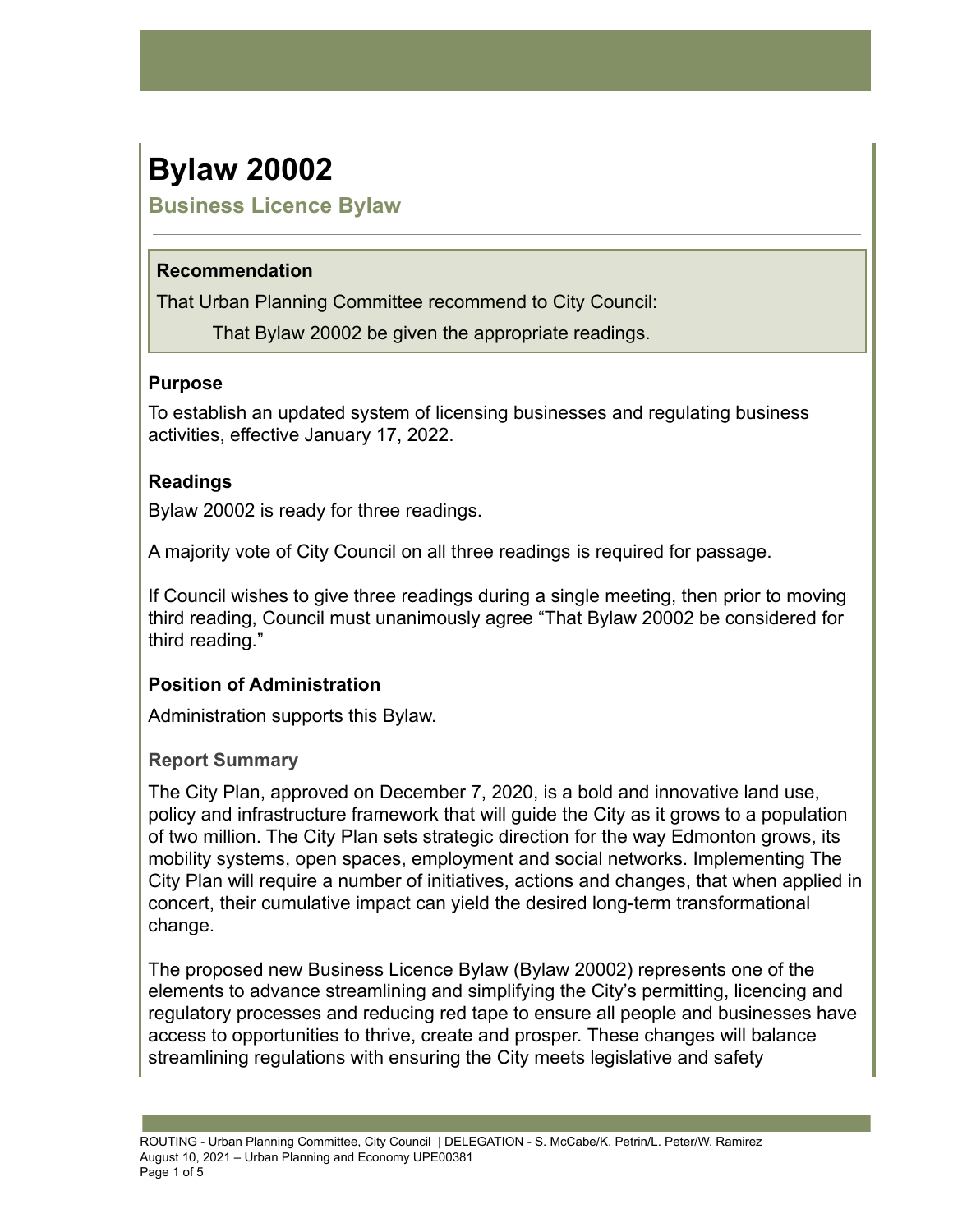requirements and has the ability to properly address activities that are unique, challenging or have public interest or community concerns.

This report is complementary to the Cannabis Retail Store Fee Structure report and as such, is presented in tandem.

Improvements to the fee schedule, the option of a two-year business licence, and simplified application requirements are some of the ways Bylaw 20002 will reduce barriers for many businesses. Improved clarity and flexibility of licensing requirements will contribute to faster decision-making, greater transparency for businesses, and a licensing framework that is more adaptable in support of innovative business models and operations.

This report proposes that the Business Licence Bylaw, Bylaw 20002, replace the current Bylaw 13138, effective January 17, 2022. Bylaw 20002 establishes a more modern framework for licensing and regulating businesses operating in Edmonton. It is guided by three objectives:

- 1. Remove unnecessary barriers for businesses and enhance service efficiency;
- 2. Support faster licensing decisions when new types of businesses emerge; and
- 3. Improve alignment with regulatory partners and ensure a more timely and effective response to compliance issues.

#### **Report**

The Business Licence Bylaw establishes a framework for ensuring that businesses are compliant with relevant rules and regulations, including land use, building and fire code, health, and public safety requirements before permission is given to operate. The process of obtaining a business licence ensures businesses have the necessary permits and approvals, guides businesses accordingly if these requirements are not met, and establishes connections with other affected regulatory bodies.

The current Business Licence Bylaw 13138 came into effect in 2002. Since then, Edmonton's business environment and the needs of businesses and other stakeholders have changed. In 2018, Administration began the process of developing a new Business Licence Bylaw informed by best practice research, engagement with the business community and consultation with regulatory partners.

On May 21, 2019, Administration provided a progress report to Urban Planning Committee on the Business Licence Bylaw Renewal, including 23 recommendations for the general framework and fee structure of the new Business Licence Bylaw (Business Licence Bylaw Renewal: General Framework and Fees report CR\_6608). Building on these recommendations, Administration provided an update to Executive Committee on October 26, 2020 which included an additional 35 recommendations for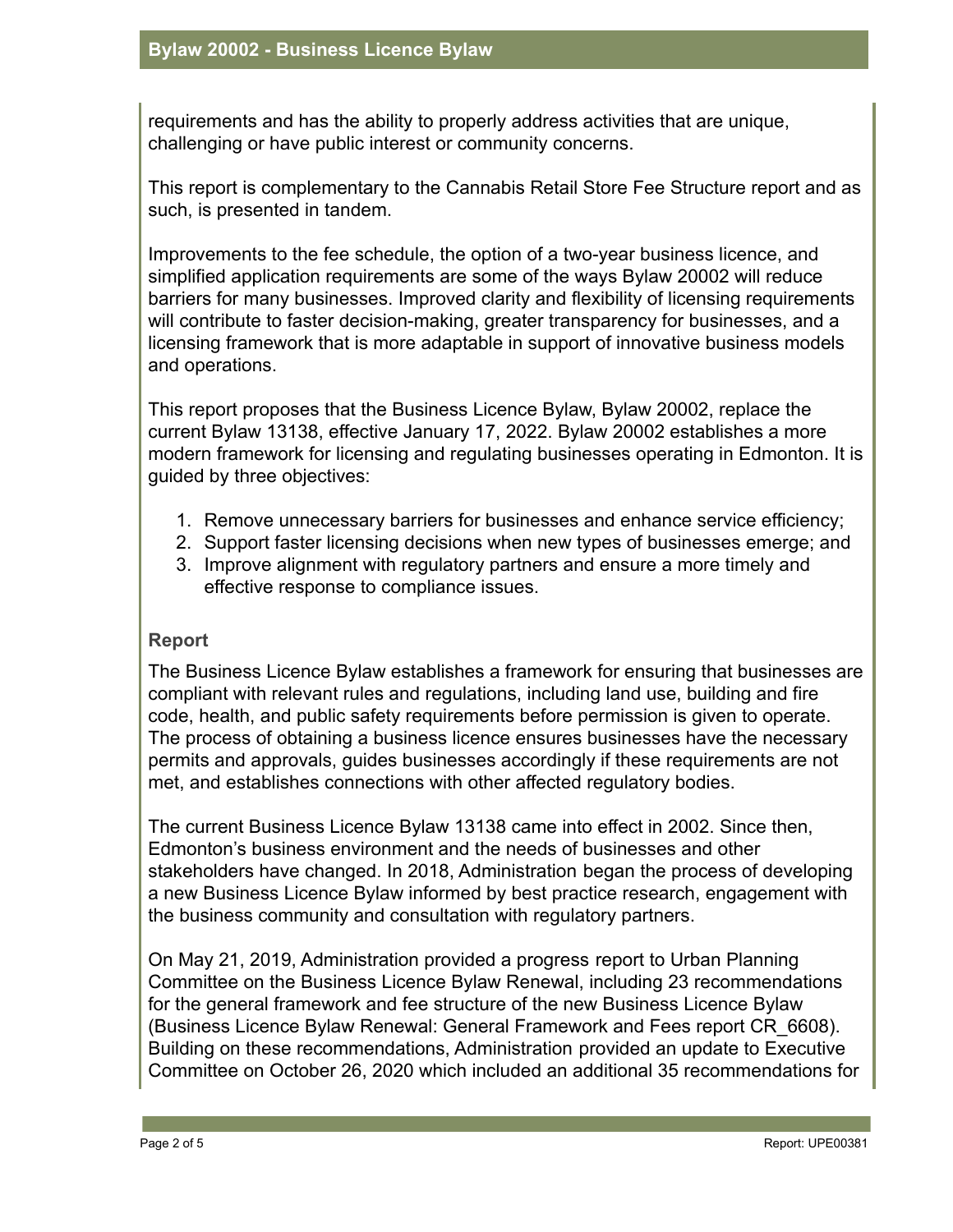changes to business licence categories, as well as a proposed bylaw outline and fee schedule (Reductions to Small Business Regulations: Focusing on Enhancing Service for Business report CR\_7581).

Administration drafted Bylaw 20002 (Attachment 1) based on the previous recommendations to the Urban Planning and Executive Committees of Council, comprehensive legal analysis, and clear communication practices. To further ensure it will be simple for readers to use and understand, Administration invited members of the business community to review and provide feedback on the clarity and organization of the draft bylaw in February of 2021 (Attachment 2). This feedback informed the final revisions to the proposed bylaw.

In order to support, attract and grow businesses in Edmonton, it is critical that the City's permit and licensing service reduces regulatory requirements and red tape, and advances improvements with processing applications. This work is more urgent than ever given the economic challenges facing our city due to COVID-19 and the economic downturn. The new bylaw will provide a number of benefits to businesses, including:

- A **two year licence option**, which will offer all businesses the convenience of renewing less often and a discount on the annual fee.
- **Updated business categories,** which will enable greater flexibility to respond to emerging types of businesses and support faster processing timelines.
- **Simplified application requirements**, which will be easier for businesses to fulfil; and
- **Reduced costs for businesses**, which are accomplished by incorporating practices seen in other municipalities such as discounted renewal fees, and reduced fees for businesses engaged in multiple lines of business.

Administration is proposing a new, simplified fee schedule (Attachment 3) that supports these benefits and provides both Administration and businesses with transparency, predictability, and convenience. The proposed fee schedule also helps to better align licensing costs in Edmonton with those in other municipalities. Edmonton's business licence fees are generally higher than in other jurisdictions; however, the proposed fee schedule no longer requires additional fees for incidental or administrative activities. Administration will review the fees annually as part of the budget review process.

Successful implementation of Bylaw 20002 requires numerous operational adjustments including business technology enhancements, developing and updating policies, procedures, and online resources, staff training, updating existing business licences, and informing businesses of changes that will affect them. Operational changes will result in a smooth transition to the new bylaw on January 17, 2022, as planning and other early stages of technical requirements are already underway.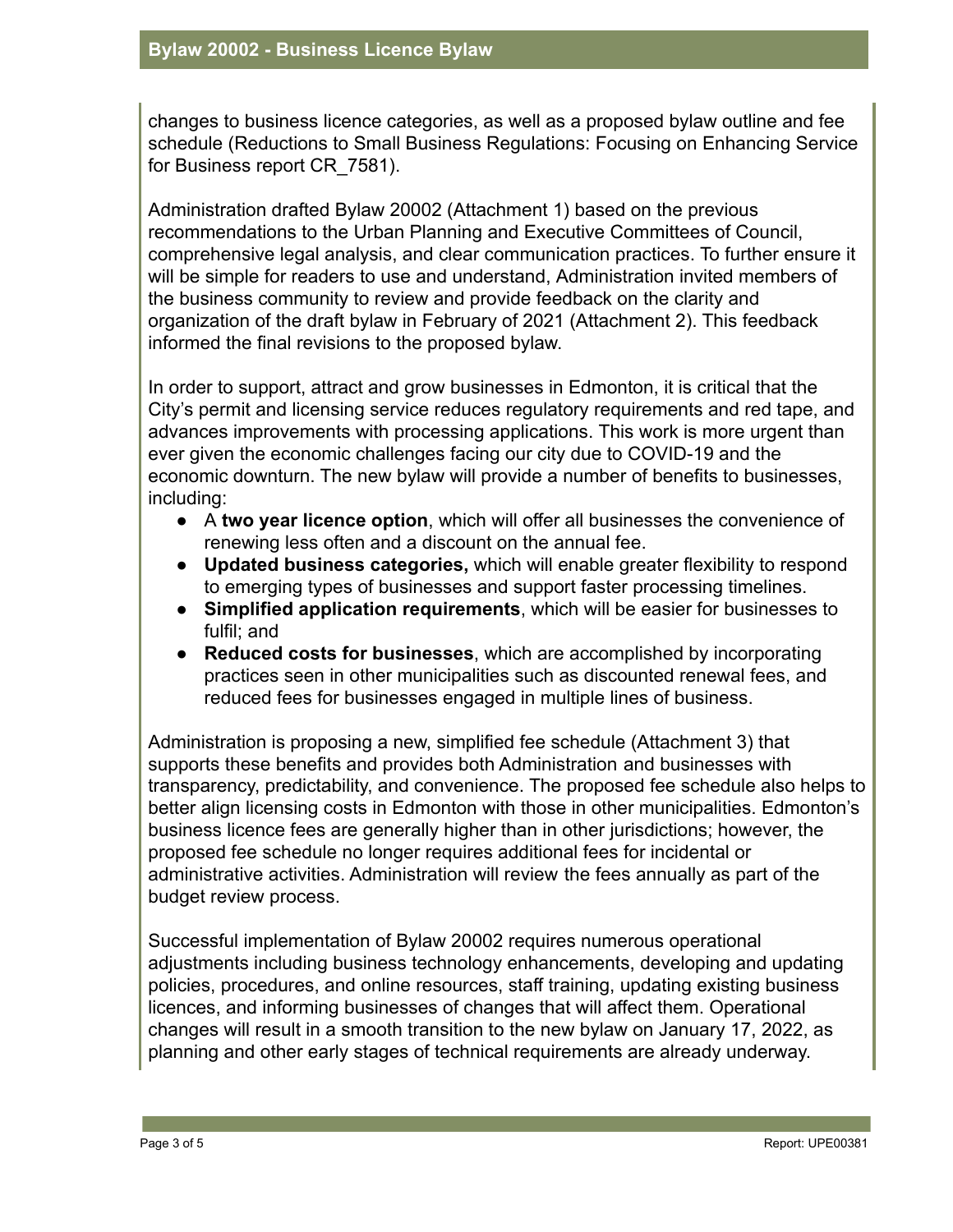## **Next Steps**

Many features of the proposed bylaw reduce red tape and unnecessary barriers for businesses and support a more equitable approach to licensing requirements. However, efforts to improve licensing services and equity will be ongoing, including Gender Based Analysis Plus (GBA+) analysis to ensure the needs of underrepresented stakeholders are considered and addressed. Administration will continue to apply this mindset to business processes, policies, procedures, and regular maintenance of the bylaw. An ongoing priority of the Business Licensing annual work plan will be to review the bylaw, including the need for certain types of business licences, and update it as required.

Administration will also apply a similar continuous improvement mindset to addressing the changing needs of regulatory partners. An example of this is the significant rise in violent liquor store thefts across the City that have led to concern for the safety of industry workers (Attachment 4). Administration is committed to working with the Edmonton Police Commission throughout 2022 to identify opportunities to address these concerns. This work requires engagement with industry and patrons, and a GBA+ lens to potential regulations. This work will be captured in the annual work plan, and if required, through the budgeting process.

## **Public Engagement**

Business owners and operators, and representatives from local business associations including Business Improvement Areas were engaged several times from 2018 to 2021 to advise Administration in the development of Bylaw 20002. Feedback was used to identify and validate gaps in the current legislation, refine recommendations, and improve the clarity and organization of the proposed bylaw.

On February 21, 2021, business community stakeholders were invited to review and provide feedback on the clarity and organization of the proposed bylaw, specifically with respect to the headings, language, and use of schedules in the document. In addition, the draft Bylaw 20002 was posted on the City's project website with a short presentation highlighting proposed changes. Feedback was collected via an online survey, and informed the final revisions to Bylaw 20002. This engagement is further discussed in Attachment 2.

In February and March of 2021, Administration met individually with the Commercial Real Estate Development Association (NAIOP), Urban Development Institute (UDI) - Edmonton Region, Infill Development in Edmonton Association (IDEA), Canadian Home Builders' Association (CHBA), Building Owners and Managers Association Edmonton (BOMA) and the Edmonton Construction Association (ECA) to inform them of the proposed changes to business licensing and answer questions.